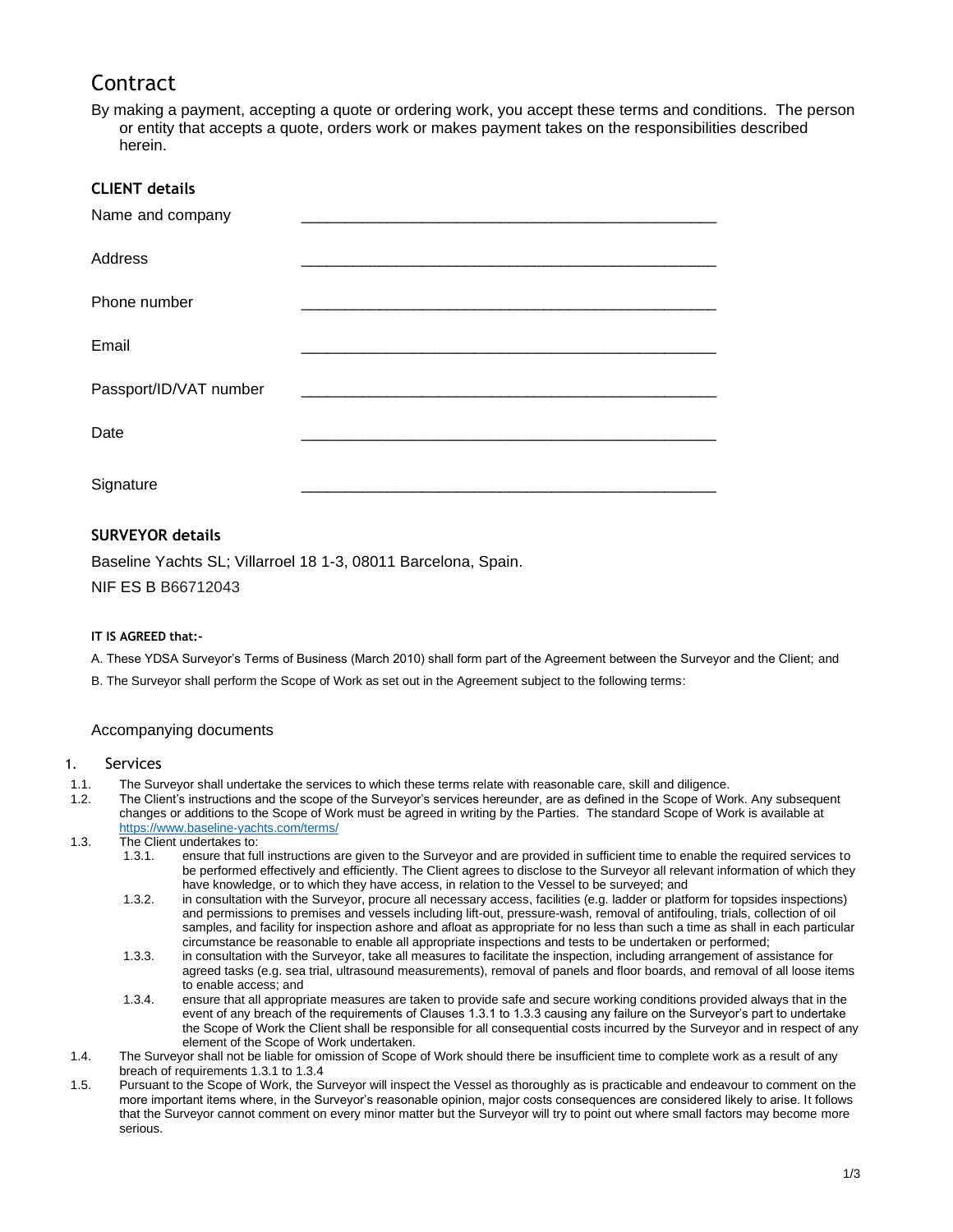- 1.6. For pre-purchase surveys, the Surveyor's intention is to report on the condition of the hull(s), superstructure and fixtures (if any) of the Vessel so far as can reasonably be ascertained from a visual inspection of the Vessel at its location at the time of survey. The Client accepts that the Surveyor's survey report(s) cannot cover hidden, unexposed or inaccessible areas of the Vessel, neither can the Surveyor undertake to investigate areas that the Surveyor believes to be inaccessible at the time of inspection. Where the Surveyor is unable to gain access to areas commonly accessible, the Surveyor will endeavour to point this out.
- 1.7. In every case where relevant, the Surveyor recommends a full survey of a Vessel, to include inspection of the Vessel while lifted out and while in the water. Where the Surveyor accepts instructions to survey a Vessel solely on the basis of an inspection of the Vessel out of the water, the Surveyor makes no representation and gives no warranty as to the watertight integrity or buoyancy of the Vessel. Where the Surveyor accepts instructions to survey a Vessel solely on the basis of an inspection of the Vessel in the water, the Surveyor makes no representation and gives no warranty as to the condition of the Vessel beneath the waterline and at inaccessible areas of the topsides.
- 1.8. When verification of a vessel's identity falls within the Scope of Work, the Surveyor will attempt to ascertain the CIN and engine numbers, and review where available and if given free access any relevant documents on board. The Surveyor shall not be liable for any loss or costs incurred in the event that those documents or identity marks are false or inaccurate.
- 1.9. The Scope of Work does not include any guarantee or warranty for any part of the vessel, nor any certification of compliance with regulations, unless specifically stated.
- 1.10. Where the Scope of Work includes ultrasound measurements, this refers to measurements taken from outside the vessel, unless specifically stated.

#### 2. Valuations

2.1. All valuation work undertaken shall be in accordance with the Scope of Work and, unless otherwise stated in writing, such work relates solely to the date and place referred to. Valuations are based on opinions only and are not representations of fact, nor do they carry with them any guarantee of the particulars or information on which opinions are based. Valuations assume a willing buyer and willing seller and market conditions applicable at the time of valuation or such other date as is expressly referred to.

#### 3. Fees

- 3.1. The fee agreed between the Surveyor and the Client for the services to be provided by the Surveyor under this Agreement ("the Survey Fee") shall not unless otherwise agreed include the costs of travel, subsistence and accommodation which will be charged in addition and in accordance with this Clause 3.
- 3.2. The Survey Fee and all expenses shall become due and payable on such terms and in such amounts as shall be agreed from time to time (unless otherwise stated, 65% non-returnable deposit to book a date, with 35% balance due before start of survey). VAT or other EU equivalent shall be payable, if applicable, in addition to all fees and expenses. Invoices will be submitted in respect of all fees and expenses. Interest shall be payable on all sums owing and unpaid at a rate of 3% over Euribor base rate.
- 3.3. The Surveyor has no liability of any kind if full payment is not received within agreed dates.
- 3.4. Additional Fees may be incurred if extra visits are required and/or assistance is needed to complete certain tasks. Unless a fixed price is agreed, fees are: 105 Euros per hour or 795 Euros per day. 290-390 Euros per day are charged for travelling, plus travel costs. 3.5. If the Surveyor is summoned to appear in court, the above Fees in section 3.4 are to be paid pro rata and in advance of booking time
- and travel for the court hearing.

#### 4. Limitations

- 4.1. The Surveyor shall not be liable under this Agreement for any loss or damage caused in circumstances (i) where there is no breach of a legal duty of care owed to the Client by the Surveyor or (ii) where, notwithstanding any such breach, any loss or damage is not a reasonably foreseeable result of such breach.
- 4.2. The Surveyor shall not be liable for any damage to the Vessel that occurs during the survey in the course of inspection and nondestructive testing. Non-destructive testing includes, in isolated areas, removal of antifouling and/or primer and/or epoxy coatings.
- 4.3. All services and reports are provided for the Client's use only. No liability of any nature is assumed towards any other party and nothing in these terms, or the relationship between the Surveyor and the Client, shall confer or purport to confer on any third party a benefit or the right to enforce any provision of these terms. The provisions of the England and Wales Contracts (Rights of Third Parties) Act 1999 shall not apply to this Agreement and any person who is not a party to this Agreement shall have no right under that Act to enforce any term(s) of this Agreement.
- 4.4. The Surveyor shall not be responsible for loss or damage or any increase in loss or damage resulting from any material breach by the Client of any term of this Agreement.
- 4.5. Any claim by the Client in respect of any breach of the Surveyor's obligations under this Agreement must be notified to the Surveyor as soon as is reasonably practicable after the Client becomes aware of the breach. Where any breach is capable of remedy, the Surveyor must be afforded a reasonable opportunity to put matters right at his expense.
- 4.6. The Client agrees that, for reasons of commercial practicality, it is necessary to limit the Surveyor's potential liability in respect of loss or damage suffered by the Client as a result of any breach by the Surveyor of any of the Surveyor's obligations under this Agreement. As such, the Client agrees that no liability howsoever arising whether under this Agreement or otherwise shall attach to the Surveyor except insofar as such liability is covered by the professional indemnity insurance referred to at paragraph 4.7 and such liability (including Claims Expenses) shall in any event be limited to 450,000 Euros or such higher sum as the parties shall agree in writing prior to commencement of the services to which these terms relate (hereafter referred to as "the Agreed Indemnity Limit").
- 4.7. The Surveyor shall maintain professional indemnity insurance in the amount of the Agreed Indemnity Limit throughout the period of the performance of the Surveyor's duties hereunder provided that such insurance shall remain available at reasonable market rates.
- 4.8. The Surveyor's liability shall not extend to particulars, data and other information given to the Surveyor by others or obtained from outside sources, publications and the like reasonably relied upon by the Surveyor, including Class records, registry details or other such information and no assurances can be given regarding the accuracy of the same.
- 4.9. Unless otherwise stated in writing, all services and reports are provided on the basis that they carry no guarantee regarding ownership or title, freedom from mortgages or charges, debts, liens or other encumbrances, or vessel stability, performance or design.
- 4.10. The Client shall be responsible for any losses, expenses or other costs reasonably incurred by the Surveyor that are caused by a breach of the Client's obligations to the Surveyor hereunder.
- 4.11. The Surveyor shall not be liable in respect of any breach of his obligations hereunder resulting from unforeseeable causes beyond the Surveyor's reasonable control.
- 4.12. Any claims against the Company and/or its appointed Surveyor/Consultant by the Client shall be deemed to be waived and absolutely time barred upon the expiry of one year from the submission date of the Report to the Client.